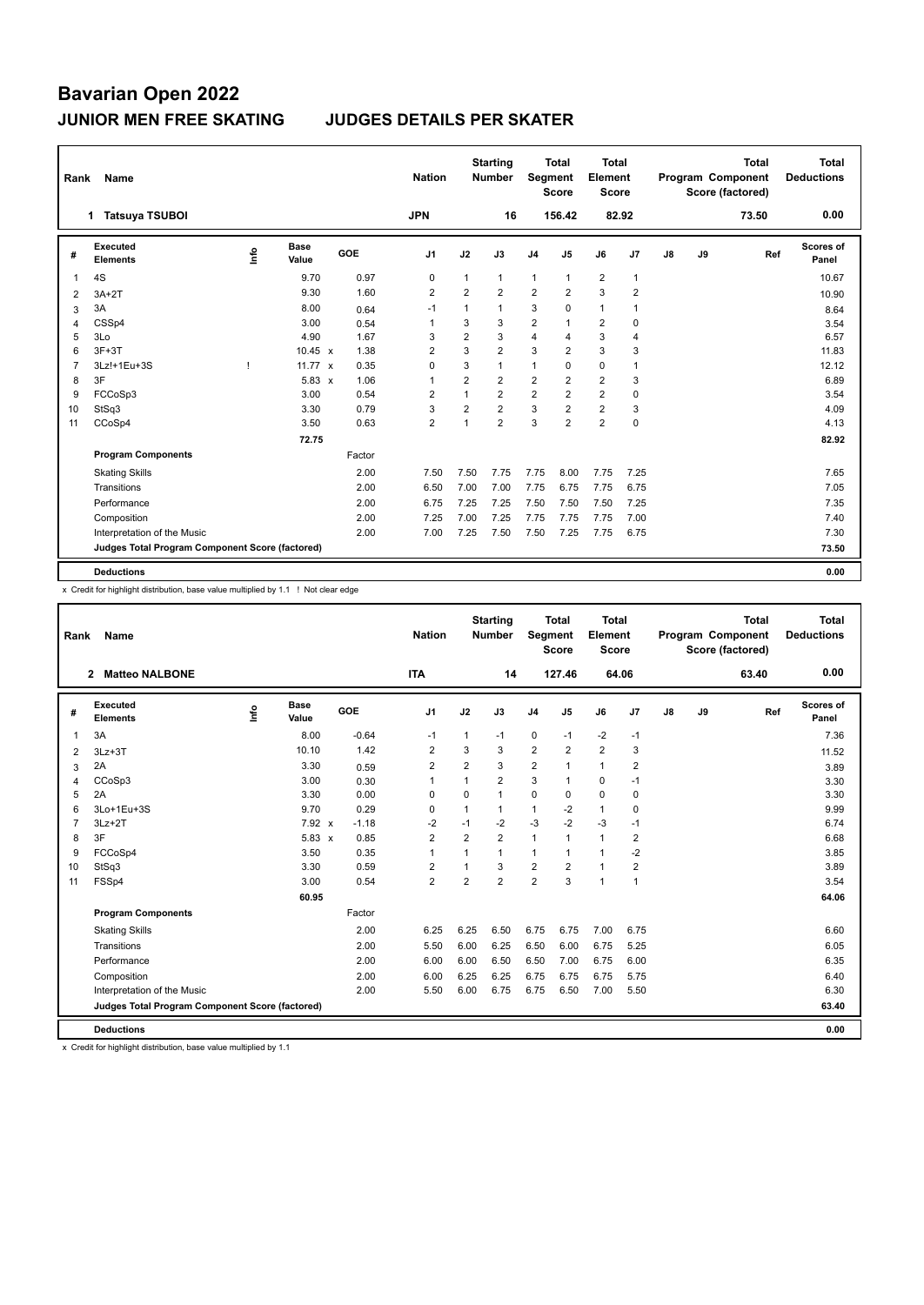| Rank | Name                                            |      |                      |        | <b>Nation</b>  |                | <b>Starting</b><br><b>Number</b> | Segment        | <b>Total</b><br><b>Score</b> | <b>Total</b><br>Element<br><b>Score</b> |                         |    |    | <b>Total</b><br><b>Program Component</b><br>Score (factored) | Total<br><b>Deductions</b> |
|------|-------------------------------------------------|------|----------------------|--------|----------------|----------------|----------------------------------|----------------|------------------------------|-----------------------------------------|-------------------------|----|----|--------------------------------------------------------------|----------------------------|
|      | <b>Corentin SPINAR</b><br>3                     |      |                      |        | <b>FRA</b>     |                | 13                               |                | 124.35                       |                                         | 60.25                   |    |    | 64.10                                                        | 0.00                       |
| #    | Executed<br><b>Elements</b>                     | lnfo | <b>Base</b><br>Value | GOE    | J <sub>1</sub> | J2             | J3                               | J <sub>4</sub> | J <sub>5</sub>               | J6                                      | J7                      | J8 | J9 | Ref                                                          | Scores of<br>Panel         |
| 1    | $3Lz + 2T$                                      |      | 7.20                 | 1.30   | 3              | $\overline{2}$ | $\overline{2}$                   | $\overline{2}$ | $\overline{2}$               | 3                                       | $\overline{2}$          |    |    |                                                              | 8.50                       |
| 2    | 3Lz                                             |      | 5.90                 | 1.18   | 2              | $\overline{2}$ | $\overline{2}$                   | 1              | $\overline{2}$               | 3                                       | $\overline{2}$          |    |    |                                                              | 7.08                       |
| 3    | 3Lo                                             |      | 4.90                 | 0.59   | $\overline{1}$ | $\overline{2}$ | $\overline{2}$                   | 1              | $\overline{1}$               | $\mathbf{1}$                            | $\overline{1}$          |    |    |                                                              | 5.49                       |
| 4    | 3T+2A+SEQ                                       |      | 6.00                 | 0.84   | 2              | $\overline{2}$ | $\overline{2}$                   | $\overline{2}$ | $\overline{2}$               | $\overline{2}$                          | $\overline{\mathbf{c}}$ |    |    |                                                              | 6.84                       |
| 5    | FCCoSp4                                         |      | 3.50                 | 0.63   | $\overline{2}$ | $\mathbf{1}$   | $\mathbf{1}$                     | $\overline{2}$ | $\overline{2}$               | $\overline{2}$                          | $\overline{2}$          |    |    |                                                              | 4.13                       |
| 6    | $3S+2T+2Lo$                                     |      | $8.03 \times$        | 0.52   | $\overline{1}$ | 1              | $\mathbf{1}$                     | $\overline{2}$ | $\overline{2}$               | $\mathbf{1}$                            | $\overline{1}$          |    |    |                                                              | 8.55                       |
| 7    | 3S                                              |      | 4.73 $\times$        | 0.86   | $\overline{2}$ | $\overline{2}$ | $\overline{2}$                   | $\overline{2}$ | 3                            | $\overline{2}$                          | $\overline{2}$          |    |    |                                                              | 5.59                       |
| 8    | StSq3                                           |      | 3.30                 | 0.40   | $\overline{1}$ | $\mathbf{1}$   | $\overline{2}$                   | 1              | $\overline{1}$               | $\mathbf{1}$                            | $\overline{2}$          |    |    |                                                              | 3.70                       |
| 9    | 2A                                              |      | $3.63 \times$        | 0.66   | $\overline{2}$ | $\overline{2}$ | 3                                | $\overline{2}$ | $\overline{2}$               | $\overline{2}$                          | $\overline{2}$          |    |    |                                                              | 4.29                       |
| 10   | CSp2                                            |      | 1.80                 | 0.36   | $\overline{2}$ | $\overline{2}$ | $\overline{2}$                   | $\overline{2}$ | 3                            | $\mathbf{1}$                            | $\overline{2}$          |    |    |                                                              | 2.16                       |
| 11   | CCoSp4                                          |      | 3.50                 | 0.42   | $\mathbf{1}$   | $\mathbf{1}$   | $\overline{1}$                   | 2              | 1                            | $\overline{2}$                          | $\overline{1}$          |    |    |                                                              | 3.92                       |
|      |                                                 |      | 52.49                |        |                |                |                                  |                |                              |                                         |                         |    |    |                                                              | 60.25                      |
|      | <b>Program Components</b>                       |      |                      | Factor |                |                |                                  |                |                              |                                         |                         |    |    |                                                              |                            |
|      | <b>Skating Skills</b>                           |      |                      | 2.00   | 6.25           | 6.25           | 6.50                             | 6.50           | 7.50                         | 7.25                                    | 6.25                    |    |    |                                                              | 6.55                       |
|      | Transitions                                     |      |                      | 2.00   | 5.50           | 5.75           | 6.00                             | 6.00           | 7.25                         | 6.75                                    | 5.75                    |    |    |                                                              | 6.05                       |
|      | Performance                                     |      |                      | 2.00   | 5.75           | 6.25           | 6.50                             | 6.50           | 7.75                         | 7.00                                    | 6.25                    |    |    |                                                              | 6.50                       |
|      | Composition                                     |      |                      | 2.00   | 5.75           | 6.00           | 6.25                             | 6.75           | 7.75                         | 7.00                                    | 6.00                    |    |    |                                                              | 6.40                       |
|      | Interpretation of the Music                     |      |                      | 2.00   | 6.00           | 6.25           | 6.50                             | 6.75           | 7.75                         | 7.00                                    | 6.25                    |    |    |                                                              | 6.55                       |
|      | Judges Total Program Component Score (factored) |      |                      |        |                |                |                                  |                |                              |                                         |                         |    |    |                                                              | 64.10                      |
|      | <b>Deductions</b>                               |      |                      |        |                |                |                                  |                |                              |                                         |                         |    |    |                                                              | 0.00                       |

x Credit for highlight distribution, base value multiplied by 1.1

| Rank           | Name                                            |         |                      |                         | <b>Nation</b>  |                | <b>Starting</b><br><b>Number</b> | Segment                 | <b>Total</b><br><b>Score</b> | Total<br>Element<br><b>Score</b> |                |               |    | <b>Total</b><br>Program Component<br>Score (factored) | Total<br><b>Deductions</b> |
|----------------|-------------------------------------------------|---------|----------------------|-------------------------|----------------|----------------|----------------------------------|-------------------------|------------------------------|----------------------------------|----------------|---------------|----|-------------------------------------------------------|----------------------------|
|                | 4 Francois PITOT                                |         |                      |                         | <b>FRA</b>     |                | 15                               |                         | 111.05                       |                                  | 52.25          |               |    | 63.80                                                 | $-5.00$                    |
| #              | Executed<br><b>Elements</b>                     | ۴       | <b>Base</b><br>Value | GOE                     | J <sub>1</sub> | J2             | J3                               | J <sub>4</sub>          | J5                           | J6                               | J7             | $\mathsf{J}8$ | J9 | Ref                                                   | Scores of<br>Panel         |
| 1              | 3A                                              |         | 8.00                 | $-4.00$                 | -4             | $-5$           | $-5$                             | $-5$                    | $-5$                         | $-5$                             | $-5$           |               |    |                                                       | 4.00                       |
| 2              | 3A+REP                                          |         | 5.60                 | $-2.40$                 | -2             | $-2$           | -3                               | $-4$                    | $-4$                         | $-3$                             | $-3$           |               |    |                                                       | 3.20                       |
| 3              | $3F+2T$                                         |         | 6.60                 | 0.74                    | $\overline{2}$ | 1              | 1                                | $\overline{2}$          | 1                            | $\overline{1}$                   | $\overline{2}$ |               |    |                                                       | 7.34                       |
| $\overline{4}$ | 2A                                              |         | 3.30                 | 0.40                    | 1              | $\overline{2}$ | $\overline{2}$                   | $\mathbf{1}$            | 1                            | 1                                | $\mathbf{1}$   |               |    |                                                       | 3.70                       |
| 5              | FCCoSp4                                         |         | 3.50                 | 0.35                    | 1              |                | 1                                | $\overline{\mathbf{c}}$ |                              | 1                                | $-1$           |               |    |                                                       | 3.85                       |
| 6              | $3Lz + 3T$                                      |         | $11.11 \times$       | 0.94                    | 1              | $\overline{2}$ | $\overline{2}$                   | $\overline{2}$          | $\overline{2}$               | $\mathbf{1}$                     | $\mathbf{1}$   |               |    |                                                       | 12.05                      |
| 7              | 2A+1Eu+3Sq                                      | q       | 8.91                 | $-2.15$<br>$\mathsf{x}$ | $-5$           | $-5$           | $-5$                             | $-5$                    | $-5$                         | $-5$                             | $-5$           |               |    |                                                       | 6.76                       |
| 8              | CCoSp4                                          |         | 3.50                 | 0.28                    | 1              | 1              | 1                                | $\mathbf 0$             | 1                            | $\mathbf{1}$                     | 0              |               |    |                                                       | 3.78                       |
| 9              | 3Lzq                                            | q       | $6.49 \times$        | $-2.95$                 | $-5$           | $-5$           | $-5$                             | $-5$                    | $-5$                         | $-5$                             | $-5$           |               |    |                                                       | 3.54                       |
| 10             | StSq3                                           |         | 3.30                 | 0.73                    | $\overline{2}$ | 3              | $\overline{2}$                   | $\overline{2}$          | $\overline{2}$               | $\overline{2}$                   | 3              |               |    |                                                       | 4.03                       |
| 11             | CSSp1*                                          | $\star$ | 0.00                 | 0.00                    |                |                |                                  |                         |                              |                                  |                |               |    |                                                       | 0.00                       |
|                |                                                 |         | 60.31                |                         |                |                |                                  |                         |                              |                                  |                |               |    |                                                       | 52.25                      |
|                | <b>Program Components</b>                       |         |                      | Factor                  |                |                |                                  |                         |                              |                                  |                |               |    |                                                       |                            |
|                | <b>Skating Skills</b>                           |         |                      | 2.00                    | 6.75           | 6.50           | 6.50                             | 6.50                    | 7.25                         | 7.25                             | 6.50           |               |    |                                                       | 6.70                       |
|                | Transitions                                     |         |                      | 2.00                    | 6.00           | 5.75           | 5.75                             | 6.50                    | 6.50                         | 7.00                             | 5.75           |               |    |                                                       | 6.10                       |
|                | Performance                                     |         |                      | 2.00                    | 6.50           | 6.25           | 6.00                             | 6.00                    | 6.75                         | 6.50                             | 5.75           |               |    |                                                       | 6.25                       |
|                | Composition                                     |         |                      | 2.00                    | 6.50           | 6.25           | 6.00                             | 6.25                    | 7.00                         | 7.00                             | 6.50           |               |    |                                                       | 6.50                       |
|                | Interpretation of the Music                     |         |                      | 2.00                    | 6.25           | 6.25           | 6.25                             | 6.25                    | 6.75                         | 7.25                             | 6.25           |               |    |                                                       | 6.35                       |
|                | Judges Total Program Component Score (factored) |         |                      |                         |                |                |                                  |                         |                              |                                  |                |               |    |                                                       | 63.80                      |
|                | <b>Deductions</b>                               |         | Time violation:      | $-3.00$                 |                |                |                                  | Falls:                  | $-2.00$                      |                                  |                |               |    |                                                       | $-5.00$                    |

\* Invalid element x Credit for highlight distribution, base value multiplied by 1.1 REP Jump repetition q Jump landed on the quarter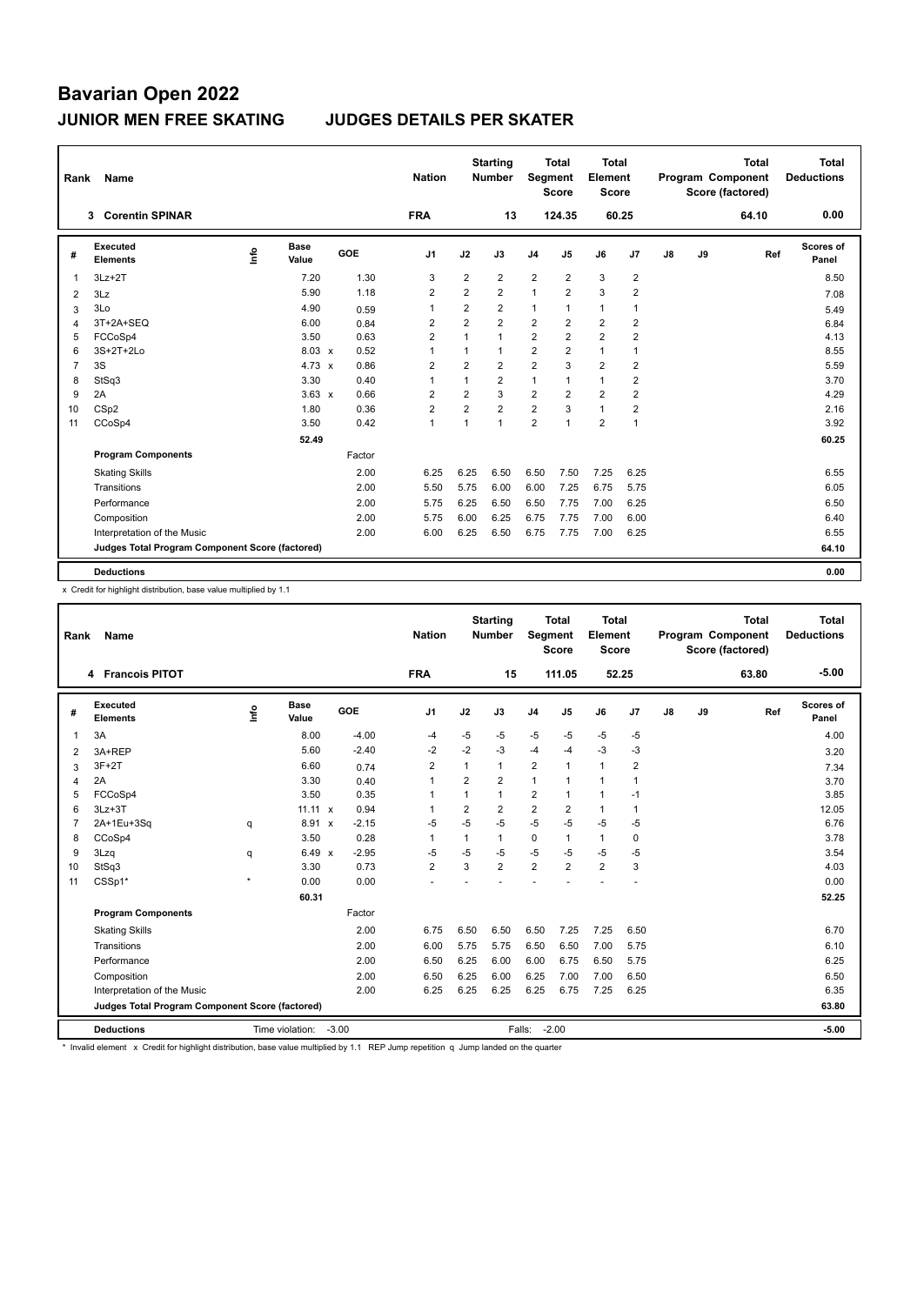| Rank           | Name                                            |         |                 |         | <b>Nation</b>  |                | <b>Starting</b><br><b>Number</b> | Segment        | <b>Total</b><br><b>Score</b> | <b>Total</b><br>Element<br><b>Score</b> |                |    |    | <b>Total</b><br>Program Component<br>Score (factored) | Total<br><b>Deductions</b> |
|----------------|-------------------------------------------------|---------|-----------------|---------|----------------|----------------|----------------------------------|----------------|------------------------------|-----------------------------------------|----------------|----|----|-------------------------------------------------------|----------------------------|
|                | <b>Noah BODENSTEIN</b><br>5.                    |         |                 |         | <b>SUI</b>     |                | 12                               |                | 106.61                       | 50.61                                   |                |    |    | 57.00                                                 | $-1.00$                    |
| #              | Executed<br><b>Elements</b>                     | Info    | Base<br>Value   | GOE     | J <sub>1</sub> | J2             | J3                               | J <sub>4</sub> | J5                           | J6                                      | J7             | J8 | J9 | Ref                                                   | Scores of<br>Panel         |
| 1              | $3Fq+2T$                                        | q       | 6.60            | $-1.06$ | $-2$           | $-2$           | $-1$                             | $-2$           | $-2$                         | $-2$                                    | $-2$           |    |    |                                                       | 5.54                       |
| 2              | 3Lo                                             |         | 4.90            | 0.59    | $\overline{1}$ | 1              | 2                                | $\overline{2}$ | 1                            | 0                                       | 1              |    |    |                                                       | 5.49                       |
| 3              | 3Lz                                             |         | 5.90            | $-1.30$ | $-3$           | $-1$           | $-2$                             | $-1$           | -2                           | $-3$                                    | -3             |    |    |                                                       | 4.60                       |
| 4              | 2A                                              |         | 3.30            | 0.26    | $\mathbf 1$    | 1              | 1                                | $\mathbf 0$    | 0                            | $\mathbf{1}$                            | $\overline{1}$ |    |    |                                                       | 3.56                       |
| 5              | $3Lz<+2T$                                       | $\prec$ | $6.62 \times$   | $-2.27$ | $-5$           | $-5$           | $-5$                             | $-4$           | $-5$                         | $-4$                                    | $-5$           |    |    |                                                       | 4.35                       |
| 6              | FCSp3                                           |         | 2.80            | 0.28    | $\mathbf{1}$   | $\mathbf{1}$   | 1                                | $\overline{2}$ | $\mathbf{1}$                 | $\mathbf 0$                             | $\mathbf{1}$   |    |    |                                                       | 3.08                       |
| $\overline{7}$ | StSq3                                           |         | 3.30            | 0.46    | $\overline{1}$ | $\overline{2}$ | $\overline{2}$                   | $\mathbf{1}$   | $\Omega$                     | $\mathbf{1}$                            | 2              |    |    |                                                       | 3.76                       |
| 8              | 3T+1Eu+3S                                       |         | 9.90 x          | 0.60    | $\overline{2}$ | $\overline{2}$ | $\overline{2}$                   | $\mathbf{1}$   | $\Omega$                     | $\mathbf{1}$                            | $\overline{1}$ |    |    |                                                       | 10.50                      |
| 9              | 2A                                              |         | $3.63 \times$   | 0.07    | $\Omega$       | $\mathbf{1}$   | 1                                | 0              | $\Omega$                     | $\Omega$                                | 0              |    |    |                                                       | 3.70                       |
| 10             | CCoSp4                                          |         | 3.50            | $-0.07$ | $-1$           | $\Omega$       | 1                                | $\mathbf 0$    | $-1$                         | $\mathbf{1}$                            | $-1$           |    |    |                                                       | 3.43                       |
| 11             | CSSp3                                           |         | 2.60            | 0.00    | 0              | 1              | $\Omega$                         | 0              | $-1$                         | 0                                       | 0              |    |    |                                                       | 2.60                       |
|                |                                                 |         | 53.05           |         |                |                |                                  |                |                              |                                         |                |    |    |                                                       | 50.61                      |
|                | <b>Program Components</b>                       |         |                 | Factor  |                |                |                                  |                |                              |                                         |                |    |    |                                                       |                            |
|                | <b>Skating Skills</b>                           |         |                 | 2.00    | 5.50           | 5.25           | 6.25                             | 5.50           | 6.25                         | 6.25                                    | 6.00           |    |    |                                                       | 5.90                       |
|                | Transitions                                     |         |                 | 2.00    | 5.25           | 5.50           | 5.75                             | 5.25           | 6.00                         | 6.00                                    | 5.00           |    |    |                                                       | 5.55                       |
|                | Performance                                     |         |                 | 2.00    | 5.50           | 5.25           | 5.75                             | 5.75           | 6.00                         | 6.00                                    | 5.25           |    |    |                                                       | 5.65                       |
|                | Composition                                     |         |                 | 2.00    | 5.25           | 5.50           | 6.00                             | 5.50           | 6.00                         | 6.00                                    | 5.00           |    |    |                                                       | 5.65                       |
|                | Interpretation of the Music                     |         |                 | 2.00    | 5.50           | 5.25           | 6.25                             | 5.50           | 5.75                         | 6.25                                    | 5.75           |    |    |                                                       | 5.75                       |
|                | Judges Total Program Component Score (factored) |         |                 |         |                |                |                                  |                |                              |                                         |                |    |    |                                                       | 57.00                      |
|                | <b>Deductions</b>                               |         | Time violation: | $-1.00$ |                |                |                                  |                |                              |                                         |                |    |    |                                                       | $-1.00$                    |

< Under-rotated jump x Credit for highlight distribution, base value multiplied by 1.1 q Jump landed on the quarter

| Rank           | <b>Name</b>                                     |                                  |                      |            | <b>Nation</b>  |                | <b>Starting</b><br>Number | Segment        | <b>Total</b><br><b>Score</b> | <b>Total</b><br>Element<br><b>Score</b> |                |               |    | <b>Total</b><br>Program Component<br>Score (factored) | <b>Total</b><br><b>Deductions</b> |
|----------------|-------------------------------------------------|----------------------------------|----------------------|------------|----------------|----------------|---------------------------|----------------|------------------------------|-----------------------------------------|----------------|---------------|----|-------------------------------------------------------|-----------------------------------|
|                | <b>Ian VAUCLIN</b><br>6                         |                                  |                      |            | <b>FRA</b>     |                | 10                        |                | 105.92                       |                                         | 49.92          |               |    | 56.00                                                 | 0.00                              |
| #              | Executed<br><b>Elements</b>                     | $\mathop{\mathsf{Int}}\nolimits$ | <b>Base</b><br>Value | <b>GOE</b> | J <sub>1</sub> | J2             | J3                        | J <sub>4</sub> | J5                           | J6                                      | J7             | $\mathsf{J}8$ | J9 | Ref                                                   | <b>Scores of</b><br>Panel         |
| 1              | 2A                                              |                                  | 3.30                 | 0.66       | $\overline{2}$ | $\overline{2}$ | 3                         | $\mathbf{1}$   | $\overline{2}$               | $\overline{2}$                          | $\overline{2}$ |               |    |                                                       | 3.96                              |
| 2              | $3Lz + 2T$                                      |                                  | 7.20                 | 0.59       | $\overline{1}$ | 1              | 1                         | $\mathbf{1}$   | $\mathbf{1}$                 | 1                                       | $\overline{1}$ |               |    |                                                       | 7.79                              |
| 3              | 2Lo                                             |                                  | 1.70                 | $-0.10$    | $-1$           | 0              | 0                         | $\mathbf 0$    | $-1$                         | $-1$                                    | $-2$           |               |    |                                                       | 1.60                              |
| 4              | FSSp4                                           |                                  | 3.00                 | 0.18       | 0              | 1              | $\mathbf{1}$              | $\mathbf{1}$   | 0                            | 0                                       | $\overline{1}$ |               |    |                                                       | 3.18                              |
| 5              | $3F+2T$                                         |                                  | 6.60                 | 0.00       | 0              | 1              | 0                         | $\mathbf{1}$   | $-1$                         | 0                                       | $-2$           |               |    |                                                       | 6.60                              |
| 6              | 3T+1Eu+2S                                       |                                  | $6.60 \times$        | $-0.34$    | $-2$           | $\mathbf 0$    | $\Omega$                  | $\mathbf 0$    | $-2$                         | $-1$                                    | $-1$           |               |    |                                                       | 6.26                              |
| $\overline{7}$ | 3F                                              |                                  | $5.83 \times$        | $-0.21$    | $-1$           | 1              | 0                         | $-1$           | $-1$                         | $\mathbf 0$                             | 0              |               |    |                                                       | 5.62                              |
| 8              | 2A                                              |                                  | $3.63 \times$        | 0.33       | $\mathbf{1}$   | 1              | $\overline{2}$            | $\mathbf{1}$   | 0                            | $\mathbf{1}$                            | $\overline{1}$ |               |    |                                                       | 3.96                              |
| 9              | CCSp4                                           |                                  | 3.20                 | 0.26       | 0              | 1              | 1                         | $\overline{2}$ | 0                            | 0                                       | 2              |               |    |                                                       | 3.46                              |
| 10             | StSq3                                           |                                  | 3.30                 | 0.13       | 0              | 1              | 1                         | $\mathbf 0$    | $\mathbf 0$                  | 0                                       | $\overline{2}$ |               |    |                                                       | 3.43                              |
| 11             | CCoSp4                                          |                                  | 3.50                 | 0.56       | $\overline{2}$ | 1              | $\overline{2}$            | $\overline{2}$ | $\overline{2}$               | 1                                       | $\overline{1}$ |               |    |                                                       | 4.06                              |
|                |                                                 |                                  | 47.86                |            |                |                |                           |                |                              |                                         |                |               |    |                                                       | 49.92                             |
|                | <b>Program Components</b>                       |                                  |                      | Factor     |                |                |                           |                |                              |                                         |                |               |    |                                                       |                                   |
|                | <b>Skating Skills</b>                           |                                  |                      | 2.00       | 5.25           | 5.50           | 6.50                      | 5.00           | 6.00                         | 5.50                                    | 6.25           |               |    |                                                       | 5.70                              |
|                | Transitions                                     |                                  |                      | 2.00       | 5.00           | 5.25           | 6.00                      | 4.25           | 5.25                         | 5.00                                    | 5.75           |               |    |                                                       | 5.25                              |
|                | Performance                                     |                                  |                      | 2.00       | 5.25           | 5.75           | 6.25                      | 5.75           | 6.00                         | 5.25                                    | 6.00           |               |    |                                                       | 5.75                              |
|                | Composition                                     |                                  |                      | 2.00       | 5.50           | 5.50           | 6.00                      | 5.25           | 5.50                         | 5.50                                    | 6.25           |               |    |                                                       | 5.60                              |
|                | Interpretation of the Music                     |                                  |                      | 2.00       | 5.50           | 5.50           | 6.50                      | 5.25           | 5.50                         | 5.50                                    | 6.50           |               |    |                                                       | 5.70                              |
|                | Judges Total Program Component Score (factored) |                                  |                      |            |                |                |                           |                |                              |                                         |                |               |    |                                                       | 56.00                             |
|                | <b>Deductions</b>                               |                                  |                      |            |                |                |                           |                |                              |                                         |                |               |    |                                                       | 0.00                              |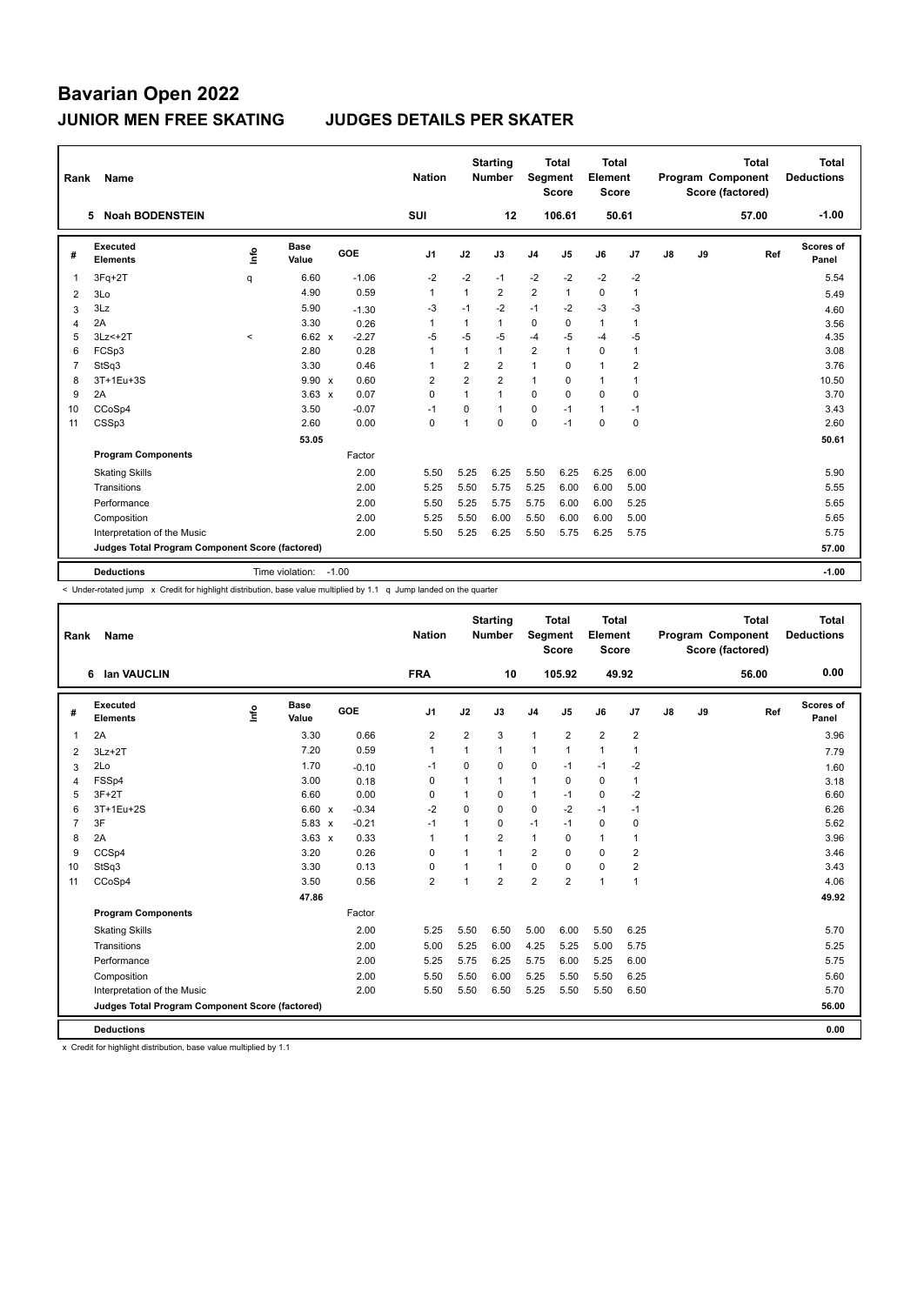| Rank           | Name                                            |         |                       |         | <b>Nation</b>  |                | <b>Starting</b><br><b>Number</b> | Segment        | <b>Total</b><br><b>Score</b> | Total<br>Element<br>Score |                |    |    | <b>Total</b><br><b>Program Component</b><br>Score (factored) | <b>Total</b><br><b>Deductions</b> |
|----------------|-------------------------------------------------|---------|-----------------------|---------|----------------|----------------|----------------------------------|----------------|------------------------------|---------------------------|----------------|----|----|--------------------------------------------------------------|-----------------------------------|
|                | 7 Arthur MAI                                    |         |                       |         | <b>GER</b>     |                | 5                                |                | 101.38                       |                           | 49.88          |    |    | 52.50                                                        | $-1.00$                           |
| #              | Executed<br><b>Elements</b>                     | ١nfo    | <b>Base</b><br>Value  | GOE     | J <sub>1</sub> | J2             | J3                               | J <sub>4</sub> | J <sub>5</sub>               | J6                        | J <sub>7</sub> | J8 | J9 | Ref                                                          | Scores of<br>Panel                |
| 1              | $3Lz + 2T$                                      |         | 7.20                  | 0.47    | $\mathbf{1}$   | $\mathbf{1}$   | $\mathbf 0$                      | $\mathbf{1}$   | $\mathbf 0$                  | $\mathbf{1}$              | $\overline{1}$ |    |    |                                                              | 7.67                              |
| $\overline{2}$ | $3T+2T$                                         |         | 5.50                  | 0.59    | $\overline{2}$ | $\mathbf{1}$   | $\mathbf{1}$                     | $\overline{2}$ | $\mathbf{1}$                 | $\mathbf{1}$              | $\overline{2}$ |    |    |                                                              | 6.09                              |
| 3              | 3Lo                                             |         | 4.90                  | 0.10    | $-1$           | $\mathbf{1}$   | 0                                | 1              | 0                            | $\mathbf 0$               | 0              |    |    |                                                              | 5.00                              |
| 4              | 3T+1Eu+3S<                                      | $\prec$ | 8.14                  | $-0.67$ | $-2$           | $-1$           | $-1$                             | $-1$           | $-2$                         | $-2$                      | $-2$           |    |    |                                                              | 7.47                              |
| 5              | FCSp3                                           |         | 2.80                  | 0.22    | $\mathbf{1}$   | $\mathbf{1}$   | $\mathbf{1}$                     | $\overline{2}$ |                              | $\mathbf 0$               | 0              |    |    |                                                              | 3.02                              |
| 6              | CSSp4                                           |         | 3.00                  | $-0.18$ | $-1$           | $\mathbf 0$    | $-1$                             | $-2$           | $\overline{1}$               | $\mathbf 0$               | $-1$           |    |    |                                                              | 2.82                              |
| 7              | 3S                                              |         | 4.73 $\times$         | $-1.72$ | $-4$           | $-5$           | -4                               | $-4$           | $-3$                         | $-4$                      | $-4$           |    |    |                                                              | 3.01                              |
| 8              | 2A                                              |         | $3.63 \times$         | 0.00    | $\Omega$       | $\Omega$       | $\Omega$                         | 0              | $\Omega$                     | $\mathbf 0$               | 0              |    |    |                                                              | 3.63                              |
| 9              | 2A                                              |         | $3.63 \times$         | 0.00    | 1              | $\mathbf 0$    | $\Omega$                         | 0              | $\mathbf 0$                  | $\mathbf 0$               | 0              |    |    |                                                              | 3.63                              |
| 10             | CCoSp4                                          |         | 3.50                  | 0.21    | 1              | $\overline{1}$ | $\Omega$                         | $\mathbf{1}$   | $\mathbf 0$                  | $\mathbf{1}$              | $-1$           |    |    |                                                              | 3.71                              |
| 11             | StSq3                                           |         | 3.30                  | 0.53    | $\overline{2}$ | $\overline{2}$ | $\overline{2}$                   | 0              | $\overline{1}$               | $\mathbf{1}$              | 3              |    |    |                                                              | 3.83                              |
|                |                                                 |         | 50.33                 |         |                |                |                                  |                |                              |                           |                |    |    |                                                              | 49.88                             |
|                | <b>Program Components</b>                       |         |                       | Factor  |                |                |                                  |                |                              |                           |                |    |    |                                                              |                                   |
|                | <b>Skating Skills</b>                           |         |                       | 2.00    | 5.50           | 5.25           | 5.50                             | 4.50           | 5.25                         | 5.25                      | 5.75           |    |    |                                                              | 5.35                              |
|                | Transitions                                     |         |                       | 2.00    | 5.50           | 5.00           | 5.00                             | 4.50           | 5.25                         | 5.00                      | 5.25           |    |    |                                                              | 5.10                              |
|                | Performance                                     |         |                       | 2.00    | 5.75           | 5.25           | 5.25                             | 4.75           | 5.25                         | 5.00                      | 6.25           |    |    |                                                              | 5.30                              |
|                | Composition                                     |         |                       | 2.00    | 5.75           | 5.00           | 5.00                             | 4.75           | 5.25                         | 5.00                      | 5.75           |    |    |                                                              | 5.20                              |
|                | Interpretation of the Music                     |         |                       | 2.00    | 5.50           | 5.25           | 5.50                             | 4.25           | 5.00                         | 5.25                      | 6.25           |    |    |                                                              | 5.30                              |
|                | Judges Total Program Component Score (factored) |         |                       |         |                |                |                                  |                |                              |                           |                |    |    |                                                              | 52.50                             |
|                | <b>Deductions</b>                               |         | Time violation: -1.00 |         |                |                |                                  |                |                              |                           |                |    |    |                                                              | $-1.00$                           |

< Under-rotated jump x Credit for highlight distribution, base value multiplied by 1.1

| Rank           | Name                                            |      |                      |            | <b>Nation</b>  |                | <b>Starting</b><br><b>Number</b> | Segment        | <b>Total</b><br><b>Score</b> | <b>Total</b><br>Element<br><b>Score</b> |                |               |    | <b>Total</b><br>Program Component<br>Score (factored) | <b>Total</b><br><b>Deductions</b> |
|----------------|-------------------------------------------------|------|----------------------|------------|----------------|----------------|----------------------------------|----------------|------------------------------|-----------------------------------------|----------------|---------------|----|-------------------------------------------------------|-----------------------------------|
|                | 8 Luca FÜNFER                                   |      |                      |            | <b>GER</b>     |                | 9                                |                | 99.16                        |                                         | 45.86          |               |    | 53.30                                                 | 0.00                              |
| #              | Executed<br><b>Elements</b>                     | lnfo | <b>Base</b><br>Value | <b>GOE</b> | J <sub>1</sub> | J2             | J3                               | J <sub>4</sub> | J5                           | J6                                      | J7             | $\mathsf{J}8$ | J9 | Ref                                                   | Scores of<br>Panel                |
| 1              | 3F!                                             |      | 5.30                 | $-0.53$    | $-1$           | $-1$           | 0                                | $-1$           | $-2$                         | $-1$                                    | $-1$           |               |    |                                                       | 4.77                              |
| 2              | 3Lz+1Eu+3S                                      |      | 10.70                | 0.47       | $\mathbf{1}$   | 1              | 1                                | $-2$           | 1                            | $\mathbf 0$                             | $\overline{1}$ |               |    |                                                       | 11.17                             |
| 3              | 2A                                              |      | 3.30                 | 0.40       | 2              | 1              | $\overline{2}$                   | $\mathbf{1}$   | 1                            | $\mathbf{1}$                            | $\overline{1}$ |               |    |                                                       | 3.70                              |
| 4              | $3Lo+2T$                                        |      | 6.20                 | 0.20       | $\mathbf 0$    | 1              | $\mathbf{1}$                     | $-1$           | $\Omega$                     | $\mathbf 0$                             | $\overline{1}$ |               |    |                                                       | 6.40                              |
| 5              | FCCoSp4                                         |      | 3.50                 | 0.35       | $\mathbf{1}$   | 1              | 1                                | $\mathbf{1}$   | 1                            | $\mathbf 0$                             | $\mathbf{1}$   |               |    |                                                       | 3.85                              |
| 6              | 1Lz                                             |      | 0.66 x               | $-0.29$    | $-4$           | $-5$           | $-4$                             | $-5$           | $-5$                         | $-5$                                    | $-5$           |               |    |                                                       | 0.37                              |
| $\overline{7}$ | StSq3                                           |      | 3.30                 | 0.20       | $\mathbf{1}$   | 1              | 0                                | $-1$           | 1                            | $\mathbf 0$                             | $\overline{2}$ |               |    |                                                       | 3.50                              |
| 8              | 3S                                              |      | 4.73 $x$             | $-1.46$    | $-3$           | $-3$           | $-3$                             | $-4$           | $-3$                         | $-4$                                    | $-4$           |               |    |                                                       | 3.27                              |
| 9              | $2A+1T$                                         |      | 4.07 $\times$        | $-0.73$    | $-2$           | $-2$           | $-2$                             | $-1$           | $-2$                         | $-3$                                    | $-3$           |               |    |                                                       | 3.34                              |
| 10             | CCoSp4                                          |      | 3.50                 | 0.07       | $\mathbf{1}$   | $\Omega$       | 0                                | $\mathbf{1}$   | $\Omega$                     | $\mathbf 0$                             | 0              |               |    |                                                       | 3.57                              |
| 11             | SSp2                                            |      | 1.60                 | 0.32       | $\overline{2}$ | $\overline{2}$ | $\overline{2}$                   | $\overline{2}$ | $\overline{2}$               | 0                                       | $\overline{2}$ |               |    |                                                       | 1.92                              |
|                |                                                 |      | 46.86                |            |                |                |                                  |                |                              |                                         |                |               |    |                                                       | 45.86                             |
|                | <b>Program Components</b>                       |      |                      | Factor     |                |                |                                  |                |                              |                                         |                |               |    |                                                       |                                   |
|                | <b>Skating Skills</b>                           |      |                      | 2.00       | 5.25           | 5.25           | 6.00                             | 4.75           | 6.00                         | 5.25                                    | 6.25           |               |    |                                                       | 5.55                              |
|                | Transitions                                     |      |                      | 2.00       | 4.75           | 5.00           | 5.00                             | 4.00           | 5.50                         | 5.00                                    | 5.50           |               |    |                                                       | 5.05                              |
|                | Performance                                     |      |                      | 2.00       | 5.75           | 5.25           | 5.25                             | 4.25           | 5.75                         | 5.00                                    | 5.75           |               |    |                                                       | 5.40                              |
|                | Composition                                     |      |                      | 2.00       | 5.25           | 5.00           | 5.25                             | 4.75           | 5.50                         | 5.25                                    | 6.00           |               |    |                                                       | 5.25                              |
|                | Interpretation of the Music                     |      |                      | 2.00       | 5.50           | 5.00           | 5.50                             | 4.50           | 5.75                         | 5.25                                    | 5.75           |               |    |                                                       | 5.40                              |
|                | Judges Total Program Component Score (factored) |      |                      |            |                |                |                                  |                |                              |                                         |                |               |    |                                                       | 53.30                             |
|                | <b>Deductions</b>                               |      |                      |            |                |                |                                  |                |                              |                                         |                |               |    |                                                       | 0.00                              |

x Credit for highlight distribution, base value multiplied by 1.1 ! Not clear edge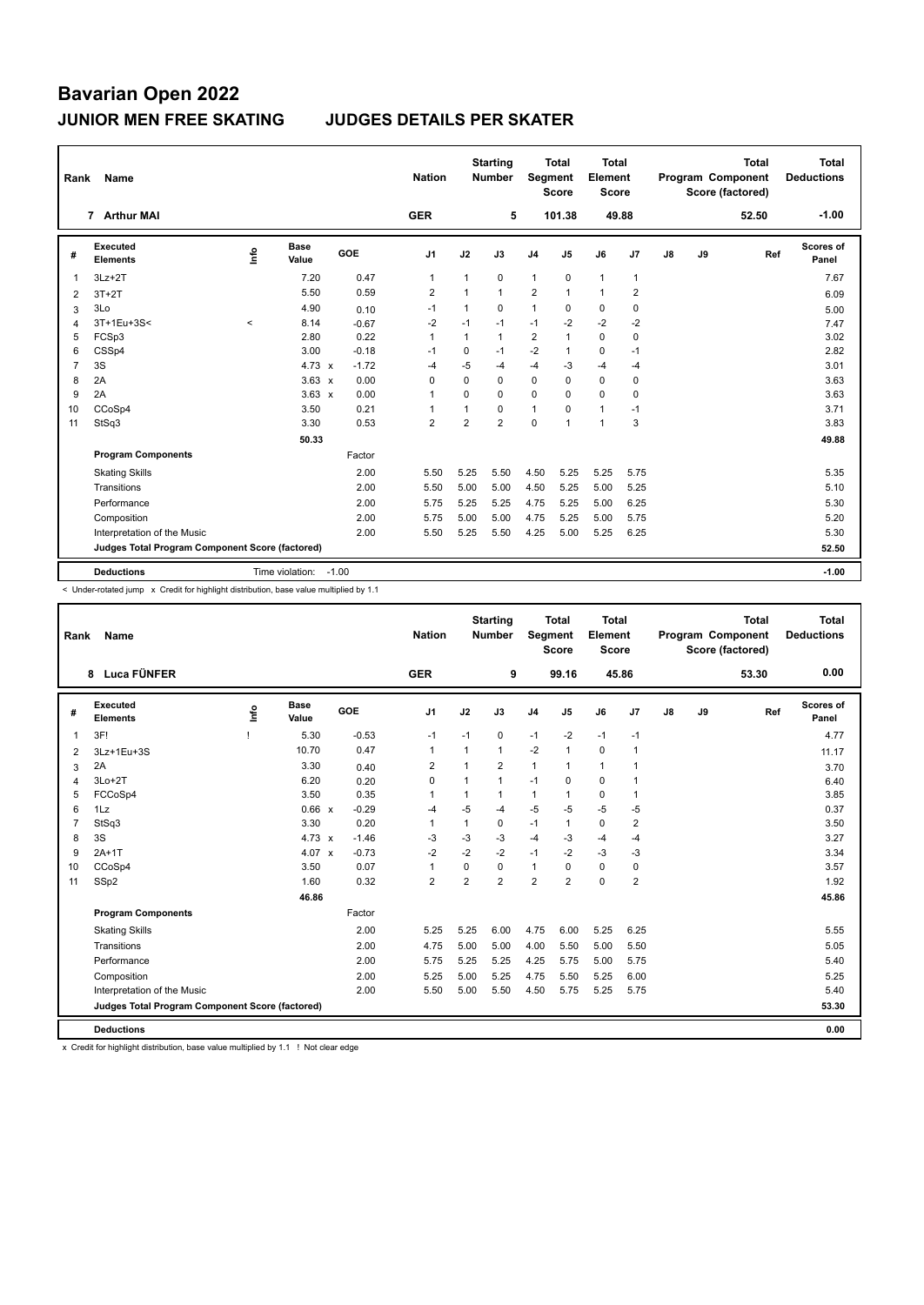| Rank | Name                                            |         |                      |         | <b>Nation</b>  |                | <b>Starting</b><br><b>Number</b> | Segment        | <b>Total</b><br><b>Score</b> | <b>Total</b><br>Element<br><b>Score</b> |                |    |    | <b>Total</b><br><b>Program Component</b><br>Score (factored) | Total<br><b>Deductions</b> |
|------|-------------------------------------------------|---------|----------------------|---------|----------------|----------------|----------------------------------|----------------|------------------------------|-----------------------------------------|----------------|----|----|--------------------------------------------------------------|----------------------------|
|      | <b>Louis WEISSERT</b><br>9                      |         |                      |         | <b>GER</b>     |                | 7                                |                | 96.74                        | 41.04                                   |                |    |    | 57.70                                                        | $-2.00$                    |
| #    | Executed<br><b>Elements</b>                     | ١nf٥    | <b>Base</b><br>Value | GOE     | J <sub>1</sub> | J2             | J3                               | J <sub>4</sub> | J5                           | J6                                      | J7             | J8 | J9 | Ref                                                          | Scores of<br>Panel         |
| 1    | 3Lz<<                                           | <<      | 2.10                 | $-1.05$ | $-5$           | $-5$           | -5                               | $-5$           | $-5$                         | $-5$                                    | $-5$           |    |    |                                                              | 1.05                       |
| 2    | 3Lo                                             |         | 4.90                 | 0.20    | $\mathbf 1$    | $\mathbf{1}$   | $\mathbf{1}$                     | 0              | 0                            | 0                                       | 0              |    |    |                                                              | 5.10                       |
| 3    | 3T+1Eu+3S<                                      | $\,<\,$ | 8.14                 | $-0.76$ | $-2$           | $-1$           | $-2$                             | $-2$           | $-1$                         | $-2$                                    | $-2$           |    |    |                                                              | 7.38                       |
| 4    | CCoSp4                                          |         | 3.50                 | 0.56    | $\overline{2}$ | $\overline{2}$ | 2                                | $\mathbf{1}$   | $\overline{1}$               | $\mathbf{1}$                            | $\overline{2}$ |    |    |                                                              | 4.06                       |
| 5    | 2A                                              |         | 3.30                 | 0.59    | 2              | $\overline{2}$ | $\overline{2}$                   | $\overline{2}$ | $\overline{1}$               | $\Omega$                                | $\overline{2}$ |    |    |                                                              | 3.89                       |
| 6    | $1Lo+2T$                                        |         | $1.98 \times$        | $-0.03$ | $\mathbf 0$    | $\Omega$       | $\Omega$                         | $-1$           | $\Omega$                     | $\mathbf 0$                             | $-1$           |    |    |                                                              | 1.95                       |
| 7    | 3T                                              |         | $4.62 \times$        | 0.42    | $\overline{1}$ | $\mathbf{1}$   | $\overline{2}$                   | $\mathbf 0$    | $\overline{1}$               | $\mathbf{1}$                            | $\overline{1}$ |    |    |                                                              | 5.04                       |
| 8    | CSSp4                                           |         | 3.00                 | 0.48    | 3              | $\mathbf{1}$   | $\overline{2}$                   | 1              | $\overline{2}$               | $\mathbf{1}$                            | $\overline{2}$ |    |    |                                                              | 3.48                       |
| 9    | StSq3                                           |         | 3.30                 | 0.59    | $\overline{2}$ | $\overline{2}$ | $\overline{2}$                   | 0              | $\overline{2}$               | $\mathbf{1}$                            | 3              |    |    |                                                              | 3.89                       |
| 10   | 2A                                              |         | $3.63 \times$        | $-1.65$ | $-5$           | $-5$           | $-5$                             | $-5$           | $-5$                         | $-5$                                    | $-5$           |    |    |                                                              | 1.98                       |
| 11   | FCCoSp4                                         |         | 3.50                 | $-0.28$ | $\mathbf{1}$   | $\Omega$       | -4                               | $-4$           | $\Omega$                     | $\Omega$                                | 0              |    |    |                                                              | 3.22                       |
|      |                                                 |         | 41.97                |         |                |                |                                  |                |                              |                                         |                |    |    |                                                              | 41.04                      |
|      | <b>Program Components</b>                       |         |                      | Factor  |                |                |                                  |                |                              |                                         |                |    |    |                                                              |                            |
|      | <b>Skating Skills</b>                           |         |                      | 2.00    | 6.00           | 5.50           | 6.25                             | 4.50           | 6.00                         | 5.50                                    | 7.00           |    |    |                                                              | 5.85                       |
|      | Transitions                                     |         |                      | 2.00    | 5.75           | 5.00           | 5.75                             | 4.50           | 6.00                         | 5.25                                    | 6.25           |    |    |                                                              | 5.55                       |
|      | Performance                                     |         |                      | 2.00    | 6.25           | 5.50           | 5.50                             | 5.00           | 6.50                         | 5.25                                    | 6.00           |    |    |                                                              | 5.70                       |
|      | Composition                                     |         |                      | 2.00    | 6.25           | 5.25           | 5.75                             | 5.00           | 6.25                         | 5.50                                    | 6.75           |    |    |                                                              | 5.80                       |
|      | Interpretation of the Music                     |         |                      | 2.00    | 6.25           | 5.50           | 6.25                             | 4.75           | 6.25                         | 5.50                                    | 7.00           |    |    |                                                              | 5.95                       |
|      | Judges Total Program Component Score (factored) |         |                      |         |                |                |                                  |                |                              |                                         |                |    |    |                                                              | 57.70                      |
|      | <b>Deductions</b>                               |         | Falls:               | $-2.00$ |                |                |                                  |                |                              |                                         |                |    |    |                                                              | $-2.00$                    |

< Under-rotated jump << Downgraded jump x Credit for highlight distribution, base value multiplied by 1.1

| Rank           | Name                                            |      |                      |            | <b>Nation</b>  |                | <b>Starting</b><br><b>Number</b> | <b>Segment</b> | <b>Total</b><br><b>Score</b> | <b>Total</b><br>Element<br><b>Score</b> |                |    |    | <b>Total</b><br>Program Component<br>Score (factored) | <b>Total</b><br><b>Deductions</b> |
|----------------|-------------------------------------------------|------|----------------------|------------|----------------|----------------|----------------------------------|----------------|------------------------------|-----------------------------------------|----------------|----|----|-------------------------------------------------------|-----------------------------------|
|                | <b>Hugo Willi HERRMANN</b><br>10                |      |                      |            | <b>GER</b>     |                | 11                               |                | 96.59                        | 43.29                                   |                |    |    | 53.30                                                 | 0.00                              |
| #              | Executed<br><b>Elements</b>                     | ١nf٥ | <b>Base</b><br>Value | <b>GOE</b> | J <sub>1</sub> | J2             | J3                               | J <sub>4</sub> | J <sub>5</sub>               | J6                                      | J <sub>7</sub> | J8 | J9 | Ref                                                   | Scores of<br>Panel                |
| 1              | 3Lz                                             |      | 5.90                 | 0.71       | $\overline{2}$ | 1              | $\overline{2}$                   | $\mathbf{1}$   | 0                            | $\mathbf{1}$                            | $\mathbf{1}$   |    |    |                                                       | 6.61                              |
| 2              | 3Lo                                             |      | 4.90                 | $-0.10$    | $-1$           | $\mathbf{1}$   | $\Omega$                         | $\mathbf 0$    | $-1$                         | $\mathbf 0$                             | $\mathbf 0$    |    |    |                                                       | 4.80                              |
| 3              | 3F                                              |      | 5.30                 | 0.32       | 1              |                | $\mathbf{1}$                     | $-1$           | $\Omega$                     | $\mathbf 0$                             | $\mathbf{1}$   |    |    |                                                       | 5.62                              |
| 4              | CCoSp3                                          |      | 3.00                 | 0.30       | 1              |                | $\mathbf{1}$                     | $\mathbf{1}$   | 1                            | $\mathbf{1}$                            | -1             |    |    |                                                       | 3.30                              |
| 5              | $3S+2T$                                         |      | 5.60                 | 0.26       |                |                | $\mathbf{1}$                     | $\mathbf{1}$   | $\Omega$                     | $\mathbf 0$                             | 0              |    |    |                                                       | 5.86                              |
| 6              | 1A+1Eu+2S                                       |      | $3.19 \times$        | 0.03       | 1              | 0              | 1                                | 0              | 0                            | 0                                       | 0              |    |    |                                                       | 3.22                              |
| $\overline{7}$ | $3T+2T$                                         |      | $6.05 \times$        | $-0.84$    | $-2$           | $-2$           | $-2$                             | $\mathbf 0$    | $-2$                         | $-4$                                    | $-2$           |    |    |                                                       | 5.21                              |
| 8              | CCS <sub>p2</sub>                               |      | 2.30                 | $-0.32$    | $-2$           | $-2$           | 0                                | $-1$           | $-1$                         | $-1$                                    | $-3$           |    |    |                                                       | 1.98                              |
| 9              | StSq2                                           |      | 2.60                 | 0.16       | 1              | $\mathbf{1}$   | $\mathbf{1}$                     | 0              | $-1$                         | $\mathbf 0$                             | 2              |    |    |                                                       | 2.76                              |
| 10             | 1A                                              |      | 1.21 x               | 0.02       | 1              | $\Omega$       | $\mathbf{1}$                     | $\mathbf 0$    | $\Omega$                     | $\mathbf 0$                             | 0              |    |    |                                                       | 1.23                              |
| 11             | FSSp3                                           |      | 2.60                 | 0.10       | $\mathbf{1}$   | $\overline{ }$ | $\mathbf{1}$                     | $-1$           | $\Omega$                     | 0                                       | $\mathbf 0$    |    |    |                                                       | 2.70                              |
|                |                                                 |      | 42.65                |            |                |                |                                  |                |                              |                                         |                |    |    |                                                       | 43.29                             |
|                | <b>Program Components</b>                       |      |                      | Factor     |                |                |                                  |                |                              |                                         |                |    |    |                                                       |                                   |
|                | <b>Skating Skills</b>                           |      |                      | 2.00       | 5.75           | 5.25           | 6.00                             | 5.25           | 5.75                         | 5.75                                    | 5.50           |    |    |                                                       | 5.60                              |
|                | Transitions                                     |      |                      | 2.00       | 5.25           | 5.25           | 5.25                             | 4.75           | 5.50                         | 5.25                                    | 5.00           |    |    |                                                       | 5.20                              |
|                | Performance                                     |      |                      | 2.00       | 5.75           | 5.00           | 5.50                             | 5.00           | 5.25                         | 5.25                                    | 5.00           |    |    |                                                       | 5.20                              |
|                | Composition                                     |      |                      | 2.00       | 5.75           | 5.00           | 5.25                             | 5.25           | 5.50                         | 5.50                                    | 5.25           |    |    |                                                       | 5.35                              |
|                | Interpretation of the Music                     |      |                      | 2.00       | 5.50           | 5.25           | 5.50                             | 5.00           | 5.25                         | 5.50                                    | 5.00           |    |    |                                                       | 5.30                              |
|                | Judges Total Program Component Score (factored) |      |                      |            |                |                |                                  |                |                              |                                         |                |    |    |                                                       | 53.30                             |
|                | <b>Deductions</b>                               |      |                      |            |                |                |                                  |                |                              |                                         |                |    |    |                                                       | 0.00                              |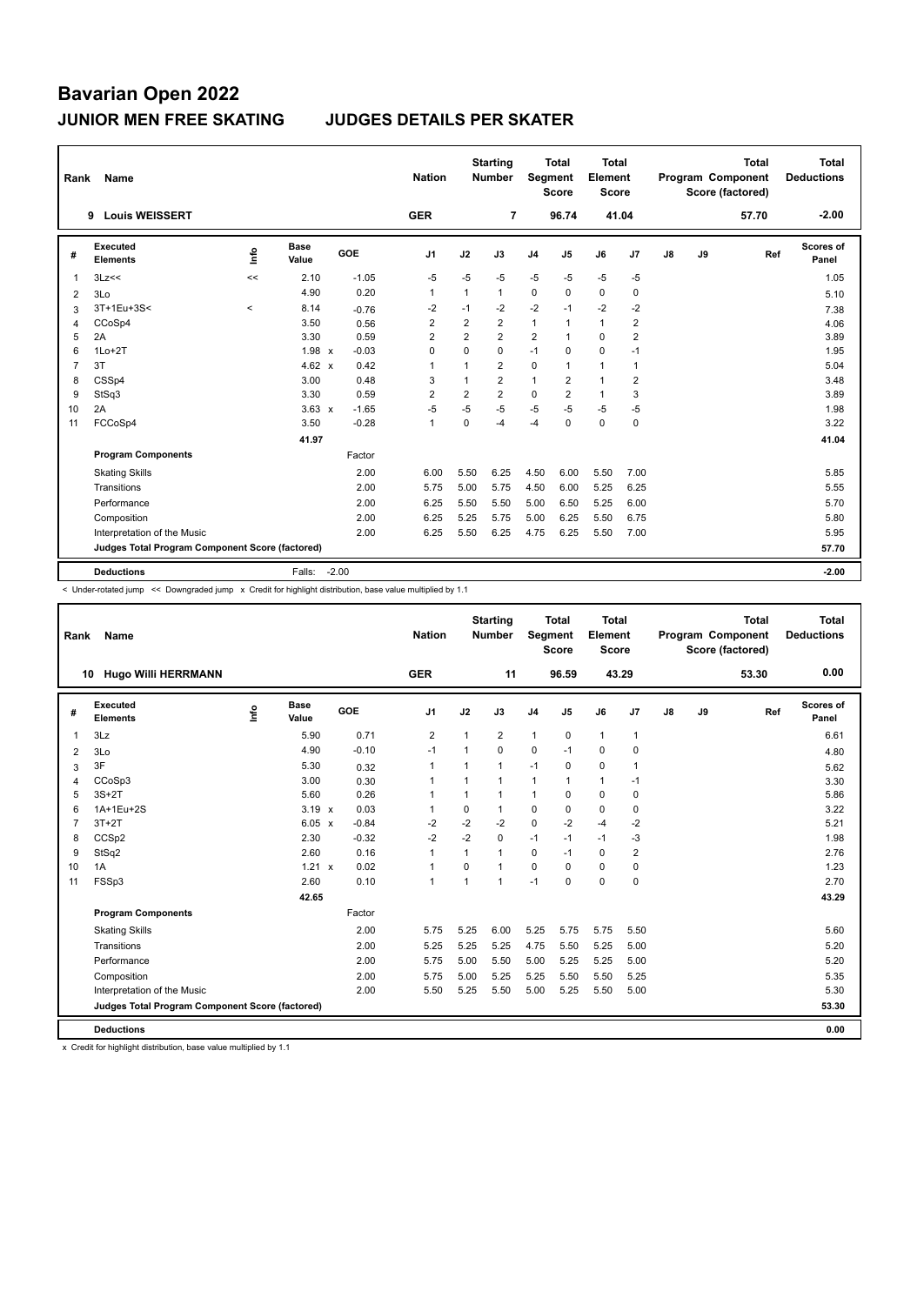| Rank           | Name                                            |         |                       |         | <b>Nation</b>  |          | <b>Starting</b><br><b>Number</b> | <b>Segment</b> | <b>Total</b><br><b>Score</b> | <b>Total</b><br>Element<br><b>Score</b> |                |    |    | <b>Total</b><br>Program Component<br>Score (factored) | <b>Total</b><br><b>Deductions</b> |
|----------------|-------------------------------------------------|---------|-----------------------|---------|----------------|----------|----------------------------------|----------------|------------------------------|-----------------------------------------|----------------|----|----|-------------------------------------------------------|-----------------------------------|
|                | <b>Mykhailo RUDKOVSKYI</b><br>11                |         |                       |         | <b>UKR</b>     |          | 8                                |                | 96.57                        |                                         | 47.87          |    |    | 50.70                                                 | $-2.00$                           |
| #              | Executed<br><b>Elements</b>                     | ۴ů      | <b>Base</b><br>Value  | GOE     | J <sub>1</sub> | J2       | J3                               | J <sub>4</sub> | J <sub>5</sub>               | J6                                      | J <sub>7</sub> | J8 | J9 | Ref                                                   | <b>Scores of</b><br>Panel         |
| 1              | 3A                                              |         | 8.00                  | $-4.00$ | $-5$           | $-5$     | $-5$                             | $-5$           | $-5$                         | $-5$                                    | $-5$           |    |    |                                                       | 4.00                              |
| 2              | 3F!+1Eu+3S                                      |         | 10.10                 | $-2.44$ | -3             | $-4$     | $-4$                             | $-5$           | $-5$                         | $-5$                                    | $-5$           |    |    |                                                       | 7.66                              |
| 3              | $2A+2T$                                         |         | 4.60                  | 0.20    | $\overline{1}$ | 0        | $\mathbf{1}$                     | $\mathbf{1}$   | 0                            | 0                                       | $\overline{1}$ |    |    |                                                       | 4.80                              |
| 4              | CCSp4                                           |         | 3.20                  | 0.06    | $\overline{1}$ | $\Omega$ | $\mathbf 0$                      | $\mathbf{1}$   | $\Omega$                     | $\mathbf 0$                             | 0              |    |    |                                                       | 3.26                              |
| 5              | $3Lo+2T$                                        |         | 6.20                  | 0.49    | $\overline{1}$ | 1        | $\mathbf{1}$                     | $\mathbf{1}$   | 1                            | $\mathbf{1}$                            | $\overline{1}$ |    |    |                                                       | 6.69                              |
| 6              | 3F!                                             | п       | $5.83 \times$         | $-0.64$ | $-1$           | $-1$     | $-1$                             | $-1$           | $-2$                         | $-2$                                    | $-1$           |    |    |                                                       | 5.19                              |
| $\overline{7}$ | 2A                                              |         | $3.63 \times$         | 0.40    | $\overline{1}$ | 1        | $\overline{2}$                   | $\mathbf{1}$   | 1                            | $\mathbf 0$                             | $\overline{2}$ |    |    |                                                       | 4.03                              |
| 8              | 3Lo                                             |         | 5.39 x                | 0.29    | $\overline{1}$ | $\Omega$ | $\mathbf{1}$                     | $\mathbf{1}$   | $\mathbf 1$                  | $\Omega$                                | 0              |    |    |                                                       | 5.68                              |
| 9              | StSq3                                           |         | 3.30                  | 0.26    | $\overline{1}$ | 1        | $\mathbf{1}$                     | $\mathbf{1}$   | $-1$                         | $\mathbf 0$                             | $\overline{2}$ |    |    |                                                       | 3.56                              |
| 10             | CCoSp3                                          |         | 3.00                  | 0.00    | $\overline{1}$ | $\Omega$ | $\Omega$                         | $\mathbf 0$    | $-1$                         | $\Omega$                                | $\mathbf 0$    |    |    |                                                       | 3.00                              |
| 11             | CCoSp1V*                                        | $\star$ | 0.00                  | 0.00    |                |          |                                  |                |                              |                                         |                |    |    |                                                       | 0.00                              |
|                |                                                 |         | 53.25                 |         |                |          |                                  |                |                              |                                         |                |    |    |                                                       | 47.87                             |
|                | <b>Program Components</b>                       |         |                       | Factor  |                |          |                                  |                |                              |                                         |                |    |    |                                                       |                                   |
|                | <b>Skating Skills</b>                           |         |                       | 2.00    | 5.50           | 5.25     | 6.00                             | 5.50           | 5.25                         | 5.25                                    | 6.00           |    |    |                                                       | 5.50                              |
|                | Transitions                                     |         |                       | 2.00    | 4.25           | 5.25     | 5.00                             | 4.75           | 4.75                         | 4.75                                    | 4.50           |    |    |                                                       | 4.75                              |
|                | Performance                                     |         |                       | 2.00    | 5.00           | 5.25     | 5.25                             | 5.00           | 5.50                         | 4.75                                    | 5.00           |    |    |                                                       | 5.10                              |
|                | Composition                                     |         |                       | 2.00    | 4.75           | 5.25     | 5.25                             | 4.75           | 4.50                         | 4.50                                    | 5.25           |    |    |                                                       | 4.90                              |
|                | Interpretation of the Music                     |         |                       | 2.00    | 5.50           | 5.00     | 5.75                             | 5.25           | 4.50                         | 5.00                                    | 4.75           |    |    |                                                       | 5.10                              |
|                | Judges Total Program Component Score (factored) |         |                       |         |                |          |                                  |                |                              |                                         |                |    |    |                                                       | 50.70                             |
|                | <b>Deductions</b>                               |         | Time violation: -1.00 |         |                |          |                                  | Falls: -1.00   |                              |                                         |                |    |    |                                                       | $-2.00$                           |

\* Invalid element x Credit for highlight distribution, base value multiplied by 1.1 ! Not clear edge

| Rank           | Name                                            |      |                      |         | <b>Nation</b>  |                | <b>Starting</b><br><b>Number</b> | Segment        | <b>Total</b><br><b>Score</b> | Total<br>Element<br><b>Score</b> |                |    |    | <b>Total</b><br>Program Component<br>Score (factored) | <b>Total</b><br><b>Deductions</b> |
|----------------|-------------------------------------------------|------|----------------------|---------|----------------|----------------|----------------------------------|----------------|------------------------------|----------------------------------|----------------|----|----|-------------------------------------------------------|-----------------------------------|
|                | <b>Robert WEBER</b><br>12                       |      |                      |         | <b>GER</b>     |                | 6                                |                | 86.27                        | 36.77                            |                |    |    | 49.50                                                 | 0.00                              |
| #              | Executed<br><b>Elements</b>                     | lnfo | <b>Base</b><br>Value | GOE     | J1             | J2             | J3                               | J <sub>4</sub> | J5                           | J6                               | J7             | J8 | J9 | Ref                                                   | Scores of<br>Panel                |
| $\mathbf{1}$   | 2A                                              |      | 3.30                 | $-0.73$ | -3             | $-2$           | $-2$                             | $-2$           | $-2$                         | $-3$                             | $-2$           |    |    |                                                       | 2.57                              |
| 2              | $3T+2T$                                         |      | 5.50                 | 0.17    | 0              | 0              | $\mathbf{1}$                     | $\overline{2}$ | $\mathbf 0$                  | $\mathbf 0$                      | 1              |    |    |                                                       | 5.67                              |
| 3              | 3S+1Eu+2S                                       |      | 6.10                 | 0.34    | 1              | 1              | 1                                | $-1$           | $\mathbf{1}$                 | $\pmb{0}$                        | 1              |    |    |                                                       | 6.44                              |
| $\overline{4}$ | CCoSp3                                          |      | 3.00                 | $-0.36$ | $-1$           | $\Omega$       | $-2$                             | $-1$           | $-1$                         | $-1$                             | $-2$           |    |    |                                                       | 2.64                              |
| 5              | 2Lz                                             |      | 2.10                 | 0.21    | 1              |                | 1                                | $\mathbf{1}$   | 1                            | $\mathbf{1}$                     | 1              |    |    |                                                       | 2.31                              |
| 6              | 3Lo                                             |      | $5.39 \times$        | 0.49    | 1              | 1              | 1                                | $\mathbf{1}$   | $\overline{2}$               | $\Omega$                         | 1              |    |    |                                                       | 5.88                              |
| $\overline{7}$ | 2T                                              |      | $1.43 \times$        | 0.00    | $\mathbf 0$    | 0              | 0                                | $\mathbf 0$    | $-1$                         | $\mathbf 0$                      | 1              |    |    |                                                       | 1.43                              |
| 8              | StSq2                                           |      | 2.60                 | 0.10    | 1              | $\overline{1}$ | $\mathbf{1}$                     | $-1$           | $-1$                         | $\mathbf 0$                      | $\overline{2}$ |    |    |                                                       | 2.70                              |
| 9              | FCCoSp3V                                        |      | 2.25                 | $-0.09$ | $\Omega$       | 0              | $-1$                             | 0              | $-1$                         | $\mathbf 0$                      | $-1$           |    |    |                                                       | 2.16                              |
| 10             | 2A                                              |      | $3.63 \times$        | 0.20    | $\overline{2}$ | 1              | 1                                | $\mathbf{1}$   | $\Omega$                     | 0                                | 0              |    |    |                                                       | 3.83                              |
| 11             | SSpB                                            |      | 1.10                 | 0.04    | 1              | $\Omega$       | 1                                | $\mathbf 0$    | $\Omega$                     | $\mathbf 0$                      | $\overline{1}$ |    |    |                                                       | 1.14                              |
|                |                                                 |      | 36.40                |         |                |                |                                  |                |                              |                                  |                |    |    |                                                       | 36.77                             |
|                | <b>Program Components</b>                       |      |                      | Factor  |                |                |                                  |                |                              |                                  |                |    |    |                                                       |                                   |
|                | <b>Skating Skills</b>                           |      |                      | 2.00    | 5.50           | 5.00           | 5.50                             | 4.25           | 5.00                         | 5.00                             | 6.00           |    |    |                                                       | 5.20                              |
|                | Transitions                                     |      |                      | 2.00    | 5.00           | 5.00           | 5.00                             | 3.75           | 4.25                         | 4.75                             | 5.50           |    |    |                                                       | 4.80                              |
|                | Performance                                     |      |                      | 2.00    | 5.50           | 5.00           | 5.25                             | 4.00           | 4.50                         | 4.50                             | 5.75           |    |    |                                                       | 4.95                              |
|                | Composition                                     |      |                      | 2.00    | 5.25           | 4.75           | 5.00                             | 4.00           | 4.75                         | 4.75                             | 6.00           |    |    |                                                       | 4.90                              |
|                | Interpretation of the Music                     |      |                      | 2.00    | 5.50           | 4.75           | 5.25                             | 4.25           | 4.25                         | 4.75                             | 5.75           |    |    |                                                       | 4.90                              |
|                | Judges Total Program Component Score (factored) |      |                      |         |                |                |                                  |                |                              |                                  |                |    |    |                                                       | 49.50                             |
|                | <b>Deductions</b>                               |      |                      |         |                |                |                                  |                |                              |                                  |                |    |    |                                                       | 0.00                              |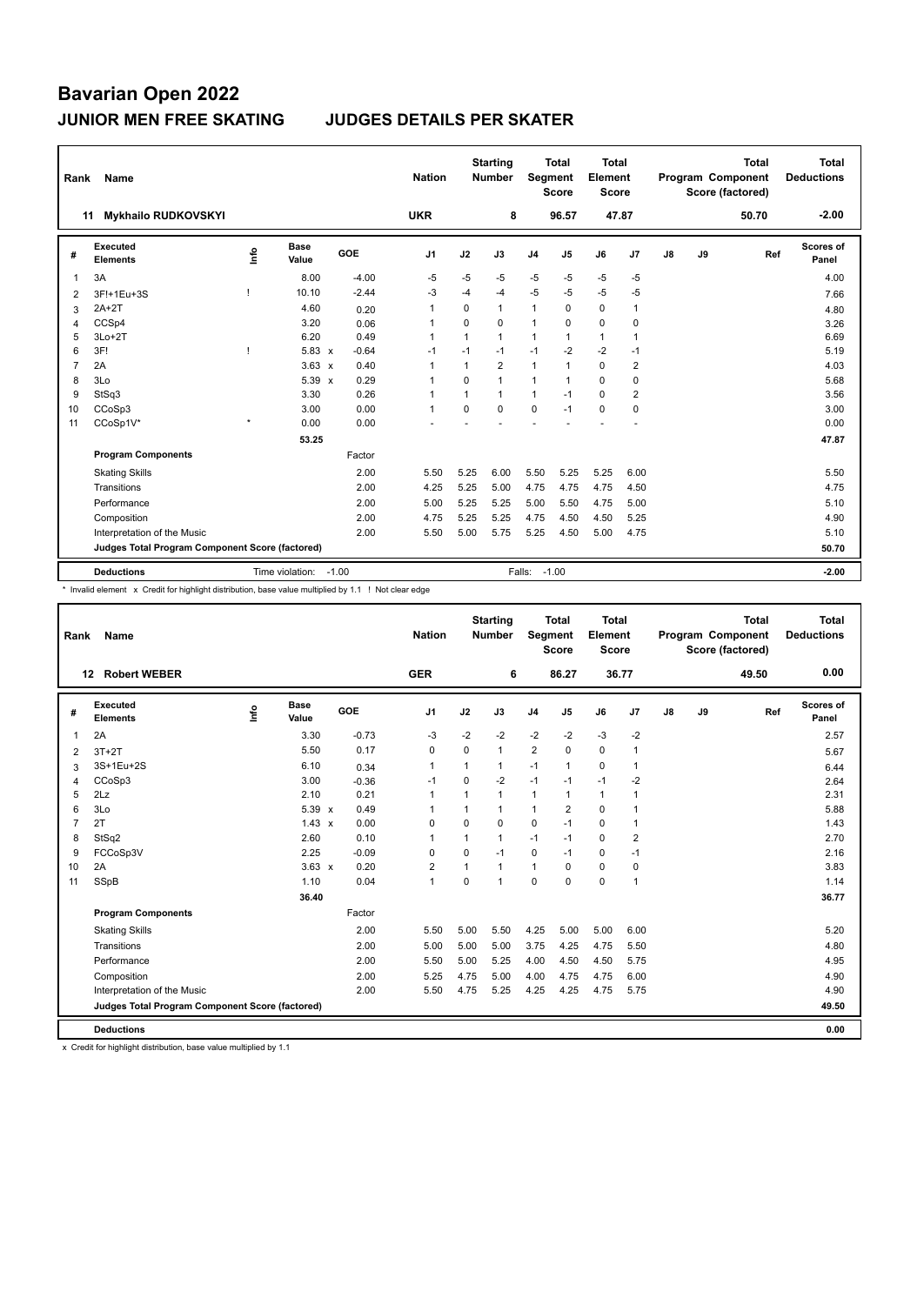| Rank           | Name                                                     |                     |                      |            | <b>Nation</b>  |                | <b>Starting</b><br>Number | Segment        | Total<br><b>Score</b> | <b>Total</b><br>Element<br>Score |                |               |    | <b>Total</b><br>Program Component<br>Score (factored) | <b>Total</b><br><b>Deductions</b> |
|----------------|----------------------------------------------------------|---------------------|----------------------|------------|----------------|----------------|---------------------------|----------------|-----------------------|----------------------------------|----------------|---------------|----|-------------------------------------------------------|-----------------------------------|
|                | <b>Linus MAGER</b><br>13                                 |                     |                      |            | <b>GER</b>     |                | $\mathbf{2}$              |                | 80.11                 | 33.51                            |                |               |    | 48.60                                                 | $-2.00$                           |
| #              | <b>Executed</b><br><b>Elements</b>                       | lnfo                | <b>Base</b><br>Value | <b>GOE</b> | J <sub>1</sub> | J2             | J3                        | J <sub>4</sub> | J <sub>5</sub>        | J6                               | J <sub>7</sub> | $\mathsf{J}8$ | J9 | Ref                                                   | Scores of<br>Panel                |
| 1              | $3T+2T$                                                  |                     | 5.50                 | 0.50       | $\overline{2}$ | 1              | $\mathbf{1}$              | $\mathbf{1}$   | $\mathbf{1}$          | $\mathbf{1}$                     | $\overline{2}$ |               |    |                                                       | 6.00                              |
| 2              | 2Lz+1Eu+2F                                               |                     | 4.40                 | 0.34       | $\overline{2}$ | 2              | $\overline{2}$            | $\mathbf{1}$   | 0                     | $\mathbf{1}$                     | $\overline{2}$ |               |    |                                                       | 4.74                              |
| 3              | 2A                                                       |                     | 3.30                 | $-1.52$    | $-5$           | $-5$           | $-4$                      | $-5$           | $-5$                  | $-4$                             | -4             |               |    |                                                       | 1.78                              |
| $\overline{4}$ | 1Lo                                                      |                     | 0.50                 | $-0.04$    | $-1$           | $\Omega$       | $-1$                      | $-1$           | $-1$                  | $\mathbf 0$                      | $-1$           |               |    |                                                       | 0.46                              |
| 5              | CCoSp4                                                   |                     | 3.50                 | 0.56       | $\overline{2}$ | $\Omega$       | $\overline{2}$            | $\overline{2}$ | $\overline{2}$        | $\mathbf{1}$                     | $\overline{1}$ |               |    |                                                       | 4.06                              |
| 6              | 2Lo                                                      |                     | $1.87 \times$        | 0.17       | $\overline{1}$ | 1              | $\mathbf{1}$              | $\mathbf{1}$   | $\mathbf{1}$          | $\mathbf{1}$                     | $\overline{1}$ |               |    |                                                       | 2.04                              |
| $\overline{7}$ | 3T<                                                      | $\hat{\phantom{a}}$ | $3.70 \times$        | $-1.68$    | $-5$           | $-5$           | $-5$                      | $-5$           | $-5$                  | $-5$                             | $-5$           |               |    |                                                       | 2.02                              |
| 8              | 2A                                                       |                     | $3.63 \times$        | 0.33       | $\overline{2}$ | 1              | $\mathbf{1}$              | $\mathbf{1}$   | $\mathbf{1}$          | 0                                | $\overline{1}$ |               |    |                                                       | 3.96                              |
| 9              | CCSp2                                                    |                     | 2.30                 | $-0.09$    | $-2$           | $\Omega$       | $\mathbf{1}$              | $-1$           | 0                     | 0                                | $-1$           |               |    |                                                       | 2.21                              |
| 10             | StSq2                                                    |                     | 2.60                 | 0.16       | $\overline{1}$ | 1              | $\mathbf{1}$              | $\mathbf 0$    | $\Omega$              | 0                                | $\overline{1}$ |               |    |                                                       | 2.76                              |
| 11             | FSSp4                                                    |                     | 3.00                 | 0.48       | $\overline{2}$ | $\overline{1}$ | $\overline{2}$            | $\overline{2}$ | $\mathbf{1}$          | $\mathbf{1}$                     | $\overline{2}$ |               |    |                                                       | 3.48                              |
|                |                                                          |                     | 34.30                |            |                |                |                           |                |                       |                                  |                |               |    |                                                       | 33.51                             |
|                | <b>Program Components</b>                                |                     |                      | Factor     |                |                |                           |                |                       |                                  |                |               |    |                                                       |                                   |
|                | <b>Skating Skills</b>                                    |                     |                      | 2.00       | 5.50           | 4.50           | 5.50                      | 4.75           | 5.00                  | 4.50                             | 5.50           |               |    |                                                       | 5.05                              |
|                | Transitions                                              |                     |                      | 2.00       | 4.75           | 4.50           | 5.00                      | 4.00           | 4.50                  | 4.25                             | 4.75           |               |    |                                                       | 4.55                              |
|                | Performance                                              |                     |                      | 2.00       | 5.25           | 4.25           | 5.25                      | 4.50           | 5.00                  | 4.50                             | 5.25           |               |    |                                                       | 4.90                              |
|                | Composition                                              |                     |                      | 2.00       | 5.50           | 4.50           | 5.25                      | 4.25           | 4.75                  | 4.50                             | 5.50           |               |    |                                                       | 4.90                              |
|                | Interpretation of the Music                              |                     |                      | 2.00       | 5.50           | 4.25           | 5.50                      | 4.50           | 4.75                  | 4.50                             | 5.25           |               |    |                                                       | 4.90                              |
|                | Judges Total Program Component Score (factored)<br>48.60 |                     |                      |            |                |                |                           |                |                       |                                  |                |               |    |                                                       |                                   |
|                | <b>Deductions</b>                                        |                     | Falls:               | $-2.00$    |                |                |                           |                |                       |                                  |                |               |    |                                                       | $-2.00$                           |

< Under-rotated jump x Credit for highlight distribution, base value multiplied by 1.1

| Rank                                            | Name                        |      |                      |         | <b>Nation</b>  |          | <b>Starting</b><br><b>Number</b> | Segment        | <b>Total</b><br><b>Score</b> | <b>Total</b><br>Element<br><b>Score</b> |              |    |       | <b>Total</b><br>Program Component<br>Score (factored) | <b>Total</b><br><b>Deductions</b> |
|-------------------------------------------------|-----------------------------|------|----------------------|---------|----------------|----------|----------------------------------|----------------|------------------------------|-----------------------------------------|--------------|----|-------|-------------------------------------------------------|-----------------------------------|
|                                                 | Alexander VLASCENKO<br>14   |      |                      |         | <b>GER</b>     |          | 3                                |                | 74.14                        | 31.74                                   |              |    |       | 43.40                                                 | $-1.00$                           |
| #                                               | Executed<br><b>Elements</b> | lnfo | <b>Base</b><br>Value | GOE     | J <sub>1</sub> | J2       | J3                               | J <sub>4</sub> | J5                           | J6                                      | J7           | J8 | J9    | Ref                                                   | Scores of<br>Panel                |
| $\mathbf{1}$                                    | 2A                          |      | 3.30                 | 0.33    | 2              | 1        | $\mathbf{1}$                     | $\mathbf{1}$   | 1                            | $\mathbf 0$                             | $\mathbf{1}$ |    |       |                                                       | 3.63                              |
| 2                                               | $3S+2T$                     |      | 5.60                 | $-0.86$ | $-2$           | $-2$     | $-2$                             | $-3$           | $-2$                         | $-2$                                    | $-2$         |    |       |                                                       | 4.74                              |
| 3                                               | 3S                          |      | 4.30                 | 0.34    | 0              | $\Omega$ | 1                                | $\mathbf{1}$   | 1                            | $\mathbf{1}$                            | $\mathbf{1}$ |    |       |                                                       | 4.64                              |
| 4                                               | $2Lo+2T$                    |      | 3.00                 | 0.00    | 0              | 0        | 0                                | $\mathbf 0$    | $-1$                         | $\mathbf 0$                             | $\mathbf 0$  |    |       |                                                       | 3.00                              |
| 5                                               | CCSp2V                      |      | 1.73                 | $-0.55$ | $-4$           | $-4$     | $-3$                             | $-3$           | $-3$                         | $-3$                                    | $-3$         |    |       |                                                       | 1.18                              |
| 6                                               | FSSp2                       |      | 2.30                 | $-0.05$ | $\mathbf 0$    | $\Omega$ | 0                                | $\pmb{0}$      | $\Omega$                     | $-1$                                    | $-1$         |    |       |                                                       | 2.25                              |
| $\overline{7}$                                  | 2F+1Eu+2F                   |      | 4.51 x               | $-0.18$ | $-1$           | $\Omega$ | $-1$                             | $-1$           | $\Omega$                     | $-2$                                    | $-2$         |    |       |                                                       | 4.33                              |
| 8                                               | 2A                          |      | $3.63 \times$        | $-1.32$ | $-4$           | $-5$     | $-4$                             | $-5$           | $-3$                         | $-4$                                    | $-3$         |    |       |                                                       | 2.31                              |
| 9                                               | StSq2                       |      | 2.60                 | 0.00    | 0              | 1        | 0                                | $-1$           | $-1$                         | $\mathbf 0$                             | $\mathbf{1}$ |    |       |                                                       | 2.60                              |
| 10                                              | CCoSp3                      |      | 3.00                 | 0.06    | $\mathbf{1}$   | $\Omega$ | $-1$                             | $\mathbf 0$    | 1                            | $\mathbf 0$                             | $\mathbf 0$  |    |       |                                                       | 3.06                              |
|                                                 |                             |      | 33.97                |         |                |          |                                  |                |                              |                                         |              |    |       |                                                       | 31.74                             |
|                                                 | <b>Program Components</b>   |      |                      | Factor  |                |          |                                  |                |                              |                                         |              |    |       |                                                       |                                   |
|                                                 | <b>Skating Skills</b>       |      |                      | 2.00    | 5.00           | 4.25     | 4.75                             | 4.00           | 4.75                         | 4.25                                    | 4.75         |    |       |                                                       | 4.55                              |
|                                                 | Transitions                 |      |                      | 2.00    | 4.25           | 4.25     | 4.25                             | 3.50           | 3.75                         | 3.75                                    | 4.25         |    |       |                                                       | 4.05                              |
|                                                 | Performance                 |      |                      | 2.00    | 4.50           | 4.50     | 4.50                             | 3.75           | 4.50                         | 3.75                                    | 4.25         |    |       |                                                       | 4.30                              |
|                                                 | Composition                 |      |                      | 2.00    | 4.75           | 4.25     | 4.50                             | 3.50           | 4.50                         | 4.00                                    | 4.50         |    |       |                                                       | 4.35                              |
|                                                 | Interpretation of the Music |      |                      | 2.00    | 4.75           | 4.50     | 4.75                             | 4.25           | 4.25                         | 4.00                                    | 4.50         |    |       |                                                       | 4.45                              |
| Judges Total Program Component Score (factored) |                             |      |                      |         |                |          |                                  |                |                              |                                         |              |    | 43.40 |                                                       |                                   |
|                                                 | <b>Deductions</b>           |      | Falls:               | $-1.00$ |                |          |                                  |                |                              |                                         |              |    |       |                                                       | $-1.00$                           |